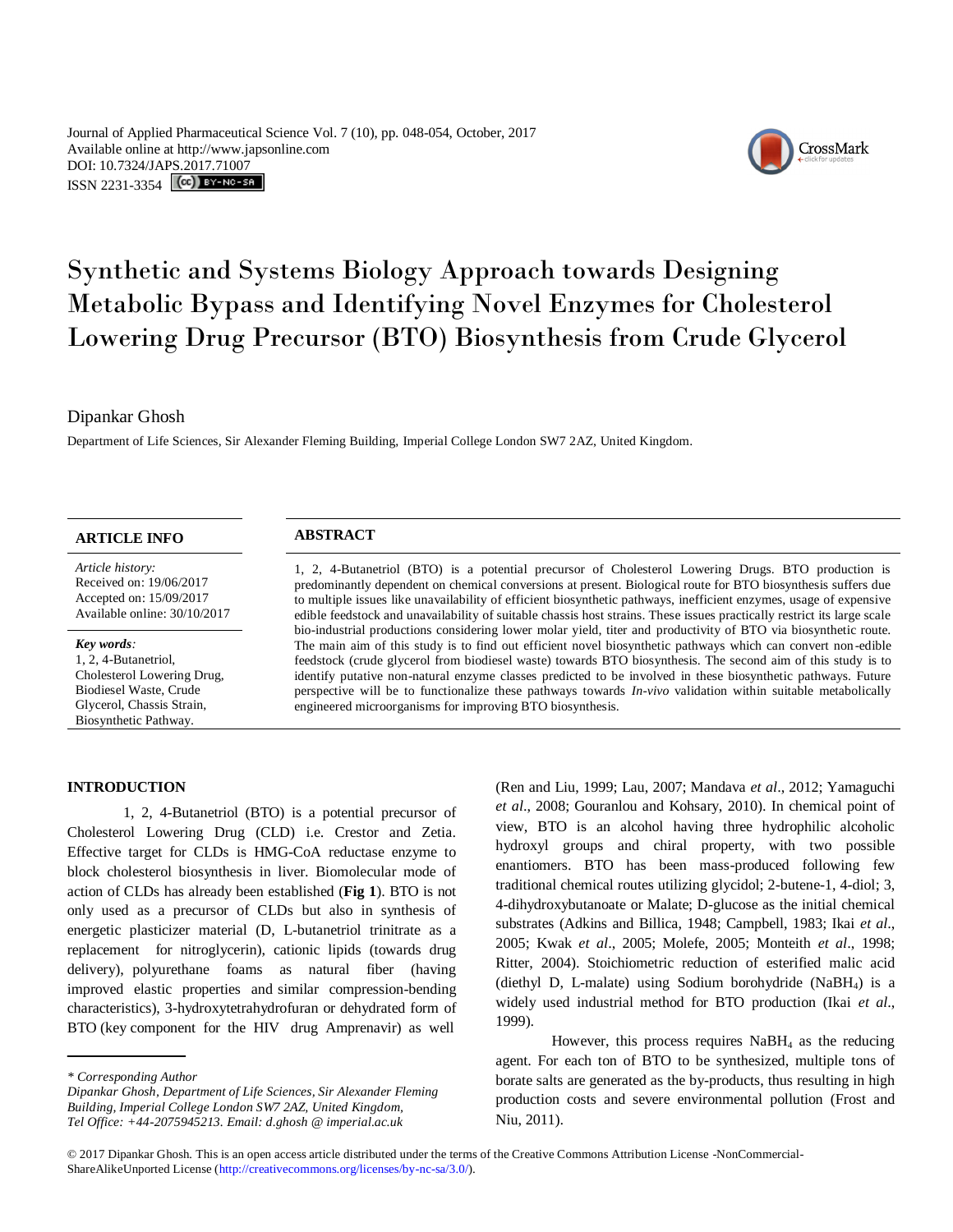

**Fig 1:** Biological mode of action of BTO as a cholesterol lowering drug.

Catalytic hydrogenation of malate over rubidium and carbon is another alternate; though hydrogenation reactions have some physiological constraints like 2900-5000 psi pressure, elevated temperature that results into undesirable toxic byproducts (Niu *et al*., 2003). Moreover, all of these traditional chemical procedures of BTO synthesis suffer from several bottlenecks i.e. extreme reaction conditions, multiple steps, and poor selectivity (Antons *et al*., 2002). These critical problems associated with traditional industrial synthesis actually hinder further applications of petrochemical-based BTO generation.

Therefore, Biological route for BTO biosynthesis can be a green alternative. There are several promising microbial catalysts in nature that synthesize optically active BTO like S-isomer producers (*Bacillus subtilis, Candida succiphila, Comamonas acidovorans, Cryptococcus curiosus, Cryptococcus humicolus, Cryptococcus neoformans, Dekkera custersianus, Eremascus fertilis, Hansenula glucozyma, Hansenula polymorpha, Schizoblastosporion kobayasii, Stephanoascus ciferrii, Sterigmatomyces elviae, Sterigmatomyces polyborus*) and Risomer producers (*Geotricum candidum, Geotricum fermentans, Sterigmatomyces halophiles, Trichosporon cutaneum, Yarrowia lipolytica*) (Yamada-Onodera *et al*., 2007). The major starting materials for BTO biosynthesis are ligocellulosic biomass, C5 sugars (D-xylose, L-arabinose), and amino acid (malate, a microbial tricarboxylic acid cycle intermediate). The most well established biological *de novo* or chimerical metabolic pathways are reconstituted and functionalized in *Escherichia coli*, *Arabidopsis thaliana* (**Fig 2**).

The first microbial biosynthesis approach has shown that 6.2 g/L of D-BTO produces from 20 g/L D-xylose which is 30% molar yield; 8.3 g/L of D-BTO from 28 g of D-xylonic acid or

45% molar yield and L-arabinonic acid (10 g/L) into L-BTO (2.4 g/L) resulting into 35% yield (Niu *et al*., 2003; Frost and Niu, 2008). Afterwards several microbial engineering techniques have been applied but that did not overcome existing production yield (Valdehuesa *et al*., 2014; Cao *et al*., 2015; Zhang *et al*., 2016). Various chaperone proteins (*DnaK–DnaJ–GrpE; GroES–GroEL; Trigger factor*) have also been co-expressed in pre-established BTO biosynthesizing *E.coli* chassis, but there is no improvement obtained (Lu *et al*., 2016). Moreover, these well established synthetic metabolic pathways were implemented in higher plant *Arabidopsis thaliana* resulting into low production with 20 mg of BTO per gram of soil-grown plants (Abdel-Ghany *et al*., 2013). A synthetic bacterial metabolic network has also been reconstituted for improved synthesis of BTO from malate, a Tricarboxylic acid cycle (TCA) cycle metabolic intermediate (In this case, the production was negligible i.e. 180 ng/L) (Li *et al*., 2014).

In this current scenario, an alternative feedstock "Glycerol" may be tried out towards improving BTO productivity and molar yield. Thus far a very vital question arises "why should we think for an alternative potential feedstock glycerol rather than Xylose or Arabinose?" The first and foremost reason is that different microbial regimes can uptake glycerol as carbon and energy source; mediated by the glycerol diffusion facilitator, an integral membrane protein catalyzing the rapid equilibration of concentration gradients of glycerol across the cytoplasmic membrane under specified physiological growth conditions towards high value added biomolecules generations (Beijer *et al*., 1993). These potential glycerol utilizing microbes are *Klebsiella pneumoniae*, *Clostridium butyricum*, *Lactobacillus leuteri*, *Pseudomonas* sp., *Cupriavidus* sp, *Escherichia coli*, *Saccharomyces cerevisiae*, *Schizosaccharomyces pombe*,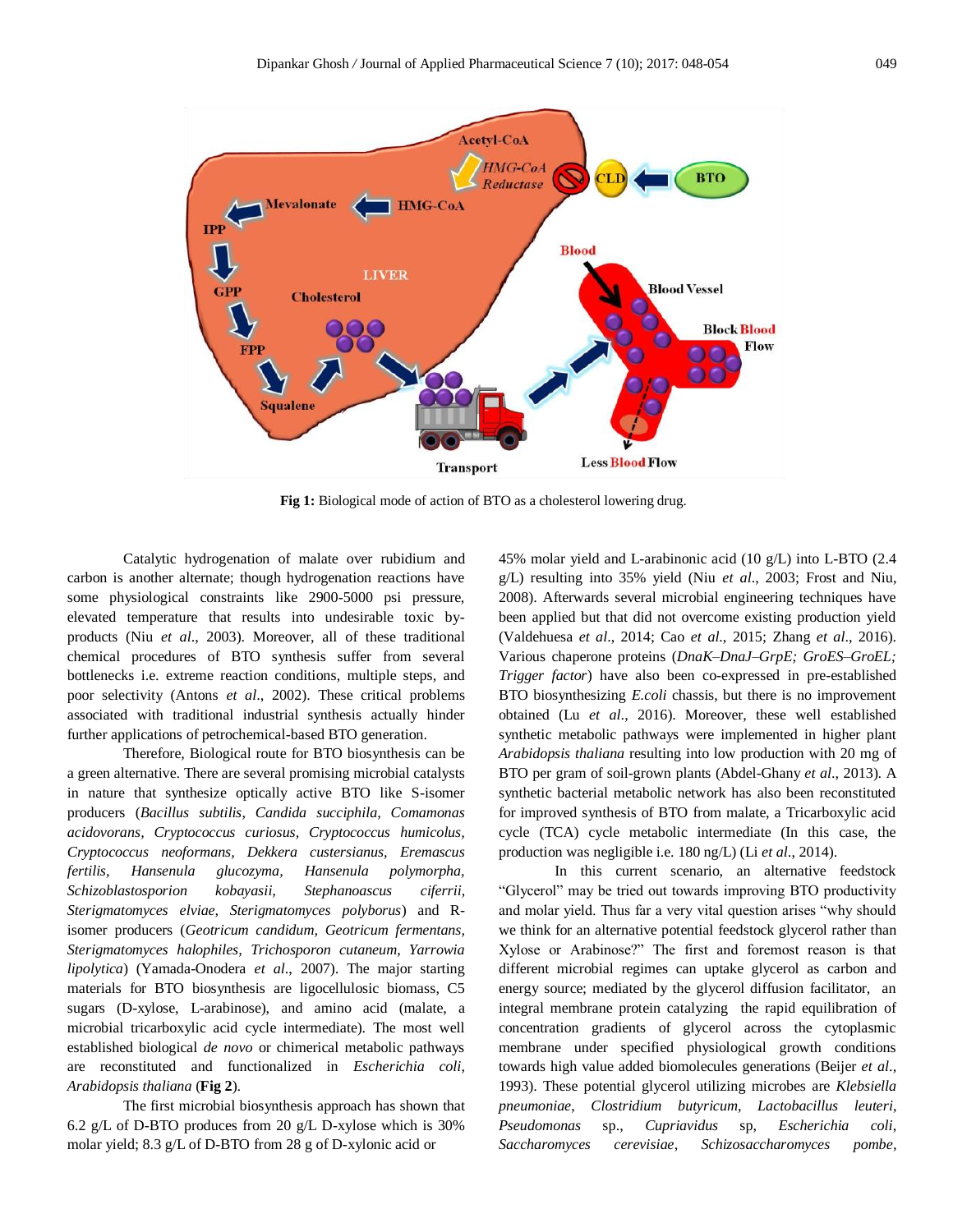*Rhodopseudomonas palustris*, *Chlorella vulgaris*, *Synechocystis* sp. PCC 6803, *Synechococcus* sp. PCC 7002, *Spirulina platensis*, *Chlamydomonas reinhardtii* and *Nannochloropsis* sp. (Casella *et al*., 2016; Dharmadi *et al*., 2006; Ghosh *et al*., 2012a; Ghosh *et al*., 2012b; Kong *et al*., 2013; Lambert and Stevens, 1986; May *et al*., 1982; Murarka *et al*, 2008; Narayan *et al*., 2005; Swinnen *et al*., 2013; Taghavi *et al*., 2016). These glycerol utilizing microbes could be the potential hosts for chassis strain development and for functionalization of novel hypothetical biosynthetic pathways towards improving BTO productions. Biodiesel manufacturing generates large quantity of crude glycerol (10 kg/100 L) as a major by-product, which has great impact on environmental pollution concerning disposal issues. First generation biofuel i.e. biodiesel production increases each year with a world total production of

about 15 billion liters in 2009. A projection has shown that world biodiesel market possibly would reach 37 billion gallons by 2016, which implies generation of 4 billion gallons of crude glycerol as predominant side product (Kerr *et al*., 2007). However, crude glycerol price decreases from 0.25 dollar to 0.05 dollar per pound (Thompson and He, 2006; Johnson and Taconi, 2007; Yang *et al*., 2012). Hence, this current global scenario makes crude glycerol as a potentially relevant and cheap green non-edible feedstock for developing sustainable bioprocess towards high value added biomolecular production.

The major objective of this current study is to design or predict novel hypothetical biosynthetic bypass pathway utilizing glycerol as major feedstock. Moreover, study will be extended towards identification of class of novel enzymes.



**Fig 2:** BTO biosynthesis from D-xylose, L-arabinose and malate as feedstock (A) in *Escherichia coli* and (B) in *Arabidopsis thaliana.*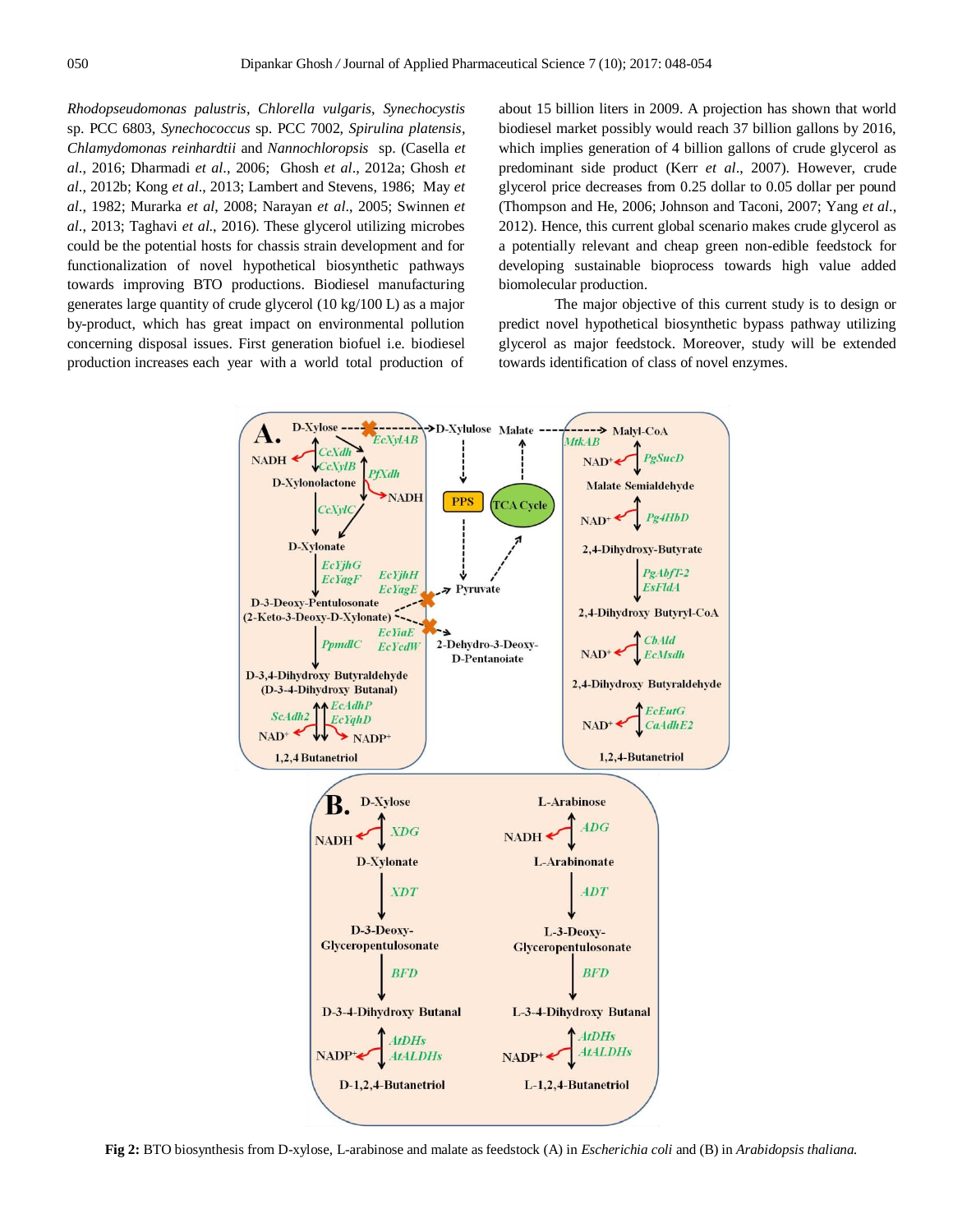# **MATERIALS AND METHODS**

#### **Metabolic pathway prediction tools and databases**

In this current study, biosynthetic metabolic networks have been designed using Kyoto Encyclopedia of Genes and Genomes (KEGG) pathway map, From Metabolite to Metabolite (FMM) & [Metabolic Route](http://www.cbrc.kaust.edu.sa/mre/) Explorer (MRE) pathway finders and eEquilibrator system biology tools. KEGG pathway map represents a high level function of networks of molecular interactions, enzymatic reactions and relations in terms of graphical format. KEGG pathway map tool helps to draw reference pathway maps together with organism specific pathway maps that are computationally generated by matching KEGG Orthology (KO) assignments in the genome with reference pathways.

KOs refers to sequence similarity groups as well as functional orthologs. Three major segments i.e. metabolic pathways, gene clusters, and phylogeny have always been considered while defining KOs (Kanehisa *et al*., 2017). FMM reconstructs metabolic pathways form one metabolite to another metabolite among diverse groups of species depending on the KEGG database and other integrated biological databases (UniprotKB, Swissprot, dbPTM etc) (Chou *et al*., 2009). MRE is another system biology tool used in this study to suggest foreign enzymes for the biosynthesis pathway design with competing endogenous reactions.

It is an effective tool to guide the design and optimization of heterologous biosynthesis pathways providing pathway ranking scores and competing naive reactions. MRE workflow functions considering KEGG databases for biochemical transformations and Boltzmann factor for thermodynamic considerations (Kuwahara *et al*., 2016) within the web based interface.

### **Thermodynamic constraint prediction tool**

eQuilibrator is a biochemical thermodynamics calculator for individual enzymatic steps involved within the large metabolic networks. eQuilibrator is effective online system biology search tool which connects a comprehensive and accurate database of thermodynamic properties of biochemical compounds and enzymatic reactions. It empowers easy Gibb's energies (in Kcal/mol units) calculation of compounds and reactions considering arbitrary pH, ionic strength and metabolite concentrations in an online interactive interface (Flamholz *et al*., 2012).

# **RESULTS AND DISCUSSION**

All *in-silico* results have been generated and designed based on a simple workflow (**Fig 3**). The workflow consists of query input, auto execution (using different system biology web tools), and probable outputs considering thermodynamic constraints and enzymatic reaction network logistics.



**Fig 3:** System biology (web based) workflow for prediction and design of biosynthetic metabolic pathways.

## **Glycerol entry point node**

In this current study, glycerol to BTO biosynthetic pathways are predicted and enzymatic networks has been designed respectively through two major routes of glycerol entry points likely Methylglyoxal and Lactaldehyde nodes (**Fig 4**). As far thermodynamic constraints it seems Methylglyoxal and Lactaldehyde nodes are quiet energetically favorable (concerning Gibb's free energy change). Each class of enzyme in these two nodes represents different sub-classes of enzymes from diverse microbial regimes including human and plants (enzyme dataset can be obtained following web servers). In addition, a competing D-fuconate node has also been identified which redirects the flux of Pyruvate and Lactaldehyde towards D-fuconate through 2 dehydro-3deoxy-L fuconate intermediate formation. However, Dfuconate conversion from 2-dehydro-3deoxy-L fuconate is highly energetically unfavorable step. Even though predicted design of this synthetic pathway looks promising but still few reaction steps need to be further re-evaluated as those reactions are energetically unfavorable (i.e. Pyruvate to D-Xylonate and Lactaldehyde to Methylglyoxal reaction steps). The most possible solution space for this issue (having energetically unfavorable enzymatic steps) is to introduce energy coupled enzymatic reaction (i.e. Adenosine triphosphate or ATP hydrolysis along with carboxylation and/or redox reactions) which may turn the overall reaction energetically favorable (Atkinson, 1977). Furthermore, two putative balanced equations (i.e. reaction 1: 2-dehydro-3deoxy-L fuconate to 2 dehydro-3deoxy-D-xylonate and reaction 2: D-fuconate to D-Xylonate) have manually been derived using eEqullibriator tool. It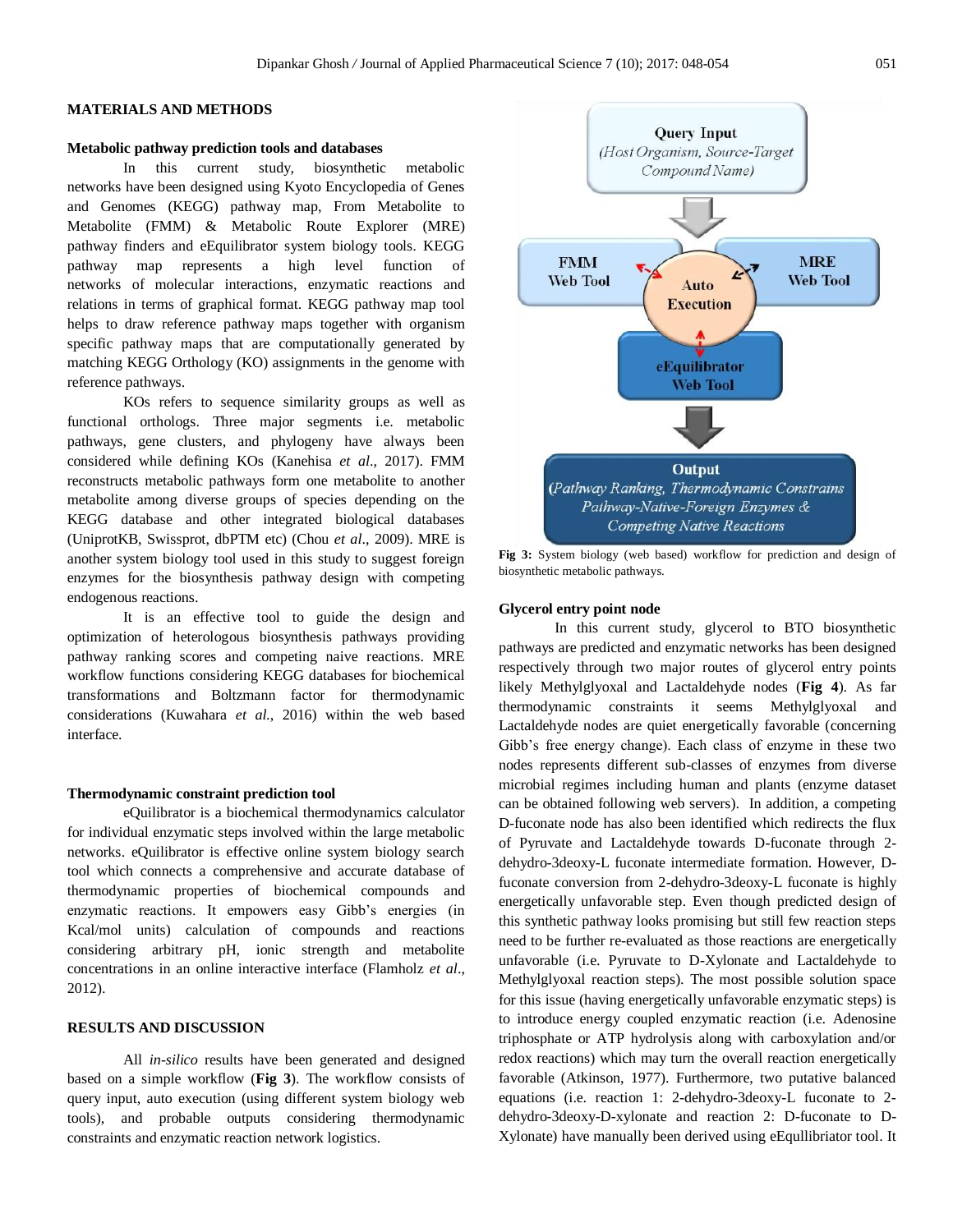shows that both reactions (reaction  $1 \& 2$ ) are highly energetically unfavorable redox reactions having Gibb's free energy change values 35.4 kcal/mol, 30.8 kcal/mol, respectively with undefined enzyme classes (D-fuconate node). Hence, some empty space still remains towards discovery of novel enzymes in Methylglyoxal, Lactaldehyde and D-fuconate nodes.



**Fig 4:** Predicted and designed putative synthetic metabolic network concerning glycerol entry nodes for BTO biosynthesis including thermodynamic constraints and enzyme classes ("∆G" free energy change value represented in Kcal/mol unit).

#### **Pitfalls of D-Xylonate downstream node**

Finally, D-Xylonate is converted into BTO following pre-existing biocatalytic reactions in downstream metabolic networks. In downstream pre-existing metabolic networks also suffer from different bottlenecks at present. The first and foremost issues are intermediate aldehyde toxicity due to untunable 2-keto acid decarboxylase (*MdlC*), and thiokinase (*PgSucD*) enzyme activities, imbalance in cellular redox, unfavorable physiological conditions (unavailability to redox equivalents i.e. NADH or NADPH and ATP concentration) (Sun *et al*., 2016), non-natural enzymatic reactions (Van Dien, 2013; Yim *et al*., 2011), and flux diversion due to competing pathways (Zhang *et al*., 2016).

# **Solution space for BTO production**

To this end, there are plenty solution spaces still remain for further studies with careful outlook specially (a) Finding novel efficient enzymes for better catalysis and toxic intermediate clearing off, (b) Protein engineering of existing enzyme to make non-natural reactions thermodynamically-kinetically favorable, (c) Knocking out competing pathways to maximize flux towards BTO biosynthesis, (d) Implementation of micro aerobic growth condition to improve redox pool i.e. NADH, excess ATP generations for cell growth, maintenance and product transport and (e) Identification and protein engineering of specific alcohol

dehydrogenases (*AdhP*, *FucO*, *EutG*, *AdhE*, *YjgB*, and *YiaY*) for prevalence of NADH over NADPH.

#### **CONCLUSION**

In general, biosynthetic pathway prediction and designing through systems biology tools are really very useful (Ghosh, 2016). It reduces time for experimentation (i.e. trial and error conventional approach for biosynthetic pathway design & novel enzyme finding), expenses of laboratory, and manual efforts. In this study, predicted and designed synthetic metabolic pathways for D-xylonate from glycerol feedstock seems to be promising towards BTO biosynthesis, though this entire metabolic pathway needs to be validated through *in vivo* experimentation in suitable chassis microorganisms. These model microorganisms could be heterotrophic (*Escherichia coli)*, and/or mixotrophic cyanobacteria (*Synechococcus* sp. PCC 7002, *Synechococcus elongatus* PCC 7942 and *Synechococcus* sp. PCC 6803) and green algae (*Chlamydomonas reinhardtii*) which can utilize crude glycerol as a carbon feedstock (towards biodiesel waste bioremediation) and sunlight as energy source (by capturing photons). Furthermore, current systems biology pathway prediction and design tools could be improved by plugging in enzyme regulations, enzyme promiscuity phenomena in near future.

# **ACKNOWLEDGEMENTS**

I would like to thank Prof. Xin Gao, Dr. Meshari Alazmi for their immense support upon technical issues and software operations. This *in silico* study has been conceptualized, framed, carried out and written since March 2016 while working at ICL, London.

#### **Financial support and sponsorship**: Nil.

**Conflict of Interests**: There are no conflicts of interest.

# **ABBREVIATION**

HMG-CoA: Hydroxymethylglutaryl-coenzyme A; IPP: Isopentenyl pyrophosphate; GPP: Geranyl pyrophosphate; FPP: Farnesyl pyrophosphate. PPS: Pentose phosphate shunt; NADPH: [Nicotinamide adenine dinucleotide phosphate](https://en.wikipedia.org/wiki/Nicotinamide_adenine_dinucleotide_phosphate) Reduced; NADH: Nicotinamide adenine dinucleotide Reduced; NADP+: [Nicotinamide adenine dinucleotide phosphate](https://en.wikipedia.org/wiki/Nicotinamide_adenine_dinucleotide_phosphate) oxidised; NAD+: Nicotinamide adenine dinucleotide Oxidised; EcXylA: *Escherichia coli* Xylose isomerase; CcXdh: *Caulobacter crescentus* Xylose dehydrogenase; CcXylB: *Caulobacter crescentus* Xylonolactonase; PfXdh: *Pseudomonas fragi* Xylose dehydrogenase; CcXylC: *Caulobacter crescentus* Xylonolactonase; EcYjhG: *Escherichia coli* D-Xylonate dehydratase; EcYagF: Escherichia coli D-xylonic acid dehydratase; EcYjhH: Escherichia coli 2-Keto-3-deoxy-d-xylonate Aldolase; EcYagE: *Escherichia coli* 2-Keto-3-deoxy-d-xylonate Aldolase; PpmdlC: *Pseudomonas putida* Benzoylformate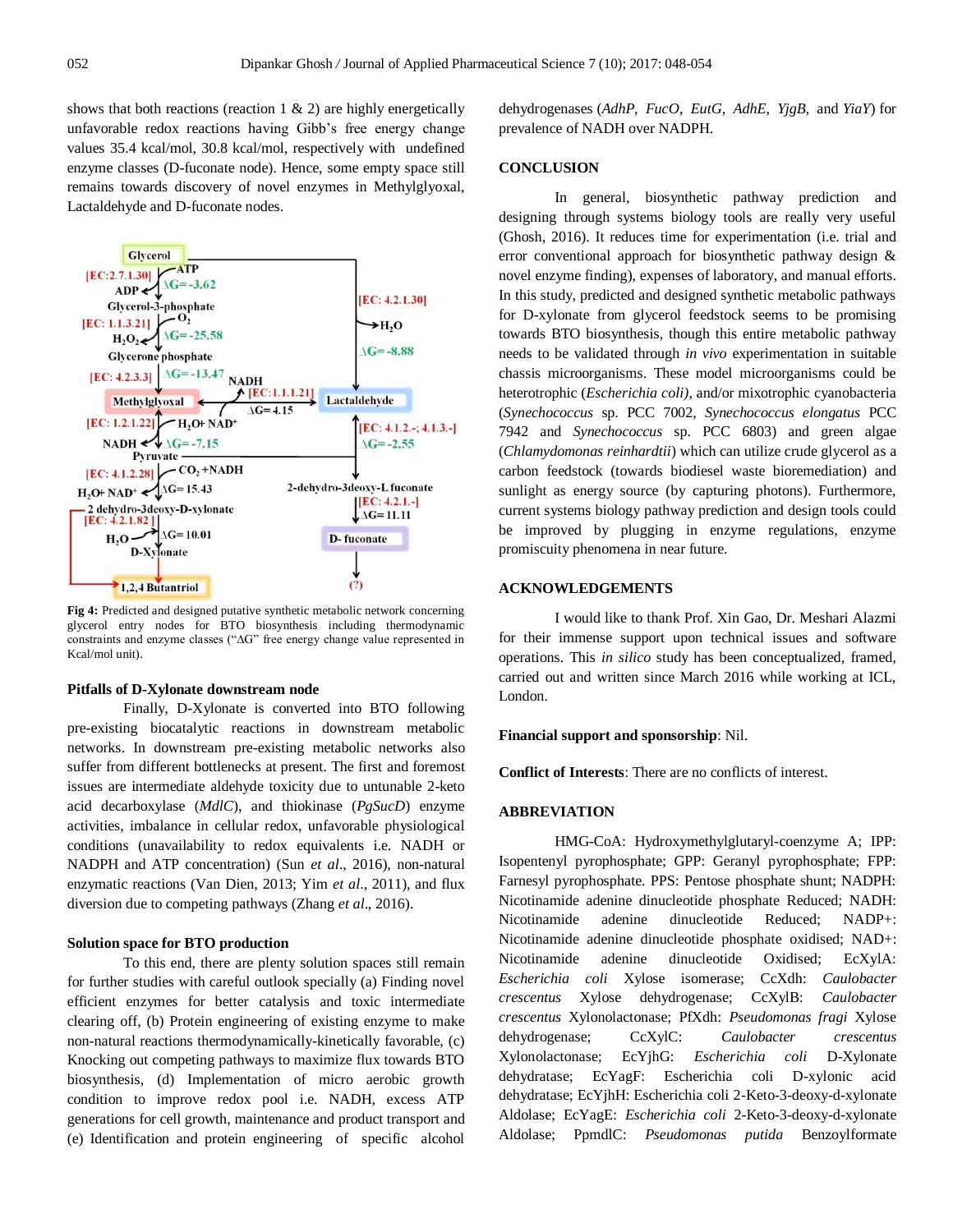decarboxylase; EcYiaE: *Escherichia coli* 2-Keto acid dehydrogenase; EcYcdW: *Escherichia coli* 2-Keto acid dehydrogenase; EcAdhP: *Escherichia coli* Aldehyde reductase; EcYqhD: *Escherichia coli* Alcohol dehydrogenase; ScAdh2: *Saccharomyces cerevisiae* Alcohol dehydrogenase 2; MtkAB: *Mesorhizobium loti* Malate thiokinase; PgSucD: *Porphyromonas gingivalis* Succinate-semialdehyde dehydrogenase; Pg4HbD: *Porphyromonas gingivalis* 4-Hydroxybutyrate dehydrogenase; PgAbfT-2: *Porphyromonas gingivalis* 4-Hydroxybutyrate CoAtransferase; EsFldA: *Eggerthella* sp. Cinnamoyl-CoA: phenyl lactate CoA-transferase; CbAld: *Clostridium beijerinckii* Coenzyme A acylating Aldehyde dehydrogenase; EcMsdh: *Escherichia coli* Methylmalonate-semialdehyde dehydrogenase ; EcEutG: *Escherichia coli* Alcohol dehydrogenase; CaAdhE2: *Clostridium acetobutylicum* Bifunctional aldehyde/alcohol dehydrogenase; XDG: D-xylose dehydrogenase; XDT: D-xylonate dehydratase; BFD: Benzoylformate decarboxylase ; ADG: Larabinose dehydrogenase ; ADT: L-arabinonate dehydratase ; AtDHs: *Arabipsosis thaliana* Dehydrogenases; AtALDHs: *Arabipsosis thaliana* aldehyde dehydrogenases).

# **REFERENCES**

Abdel-Ghany SE, Day I, Heuberger AL, Broeckling CD, Reddy AS. Metabolic engineering of Arabidopsis for butanetriol production using bacterial genes. Metab Eng 2013; 20: 109-120.

Adkins H, Billica HR. The hydrogenation of esters to alcohols at 25–150°. J Am Chem Soc 1948; 70: 3121-3125.

Antons S, Tilling A, Wolters E. Method for Producing Optically Active Alcohols. 2002; Patent No. US6355848.

Atkinson DE. 1977. Cellular Energy Metabolism and Its Regulation. 1st ed. New York (NY): Academic Press.

Beijer L, Nilsson RP, Holmberg C, Rutberg L. The *glpP* and *glpF* genes of the glycerol regulon in *Bacillus subtilis*. J Gen Microbiol 1993; 139(Pt2): 349-359.

Campbell CJ, Hinshaw JC. Making 1, 2, 4-butanetriol by hydroformylation of glycidol. 1983; United States patent No. US4410744.

Cao Y, Niu W, Guo J, Xian J, Liu H. Biotechnological production of 1,2,4-butanetriol: An efficient process to synthesize energetic material precursor from renewable biomass. Sci Rep 2015; 5:18149.

Casella S, Favaro L, Basaglia M. 2016. Recent Advances in Biotechnology. 1st ed. United Arab Emirates (UAE): Bentham Science Publishers.

Chou C-H, Chang W-C, Chiu C-M, Huang C-C, Huang H-D. FMM: a web server for metabolic pathway reconstruction and comparative analysis. Nucleic Acids Res. 2009; 37: W129-W134.

Dharmadi Y, Murarka A, Gonzalez R. [Anaerobic fermentation](https://scholar.google.com/citations?view_op=view_citation&hl=en&user=PE2LM_kAAAAJ&citation_for_view=PE2LM_kAAAAJ:04dtUmz_MT0C)  of glycerol by *Escherichia coli*[: a new platform for metabolic engineering,](https://scholar.google.com/citations?view_op=view_citation&hl=en&user=PE2LM_kAAAAJ&citation_for_view=PE2LM_kAAAAJ:04dtUmz_MT0C)  Biotech Bioeng 2006; 94(5): 821-829.

Flamholz A, Noor E, Bar-Even A, Ron Milo R. eQuilibrator-the biochemical thermodynamics calculator, Nucleic Acids Res. 2012; 40: D770–D775.

Frost JW, Niu W. Microbial synthesis of D-1, 2, 4-butanetriol. 2008; Patent No. WO2008/091288.

Frost JW, Niu W. Microbial synthesis of D-1, 2, 4-butanetriol. 2011; Patent No. US20110076730.

Ghosh D, Sobro IF, Hallenbeck PC. Stoichiometric conversion of biodiesel derived crude glycerol to hydrogen: Response surface methodology study of the effects of light intensity and crude glycerol and glutamate concentration. Bioresour Technol 2012a; 106: 154-160.

Ghosh D, Tourigny A, Hallenbeck PC. Near stoichiometric reforming of biodiesel derived crude glycerol to hydrogen by photofermentation, Int J Hydrogen Energy. 2012b; 37: 2273-2277.

Ghosh D. Synthetic Biology and Metabolic Engineering: a Workhorse for Novel Drugs Generations. Indo Am J Pharm Res 2016; 6(11): 7012-7025.

Gouranlou F, Kohsary I. Synthesis and characterization of 1, 2, 4-butanetrioltrinitrate. Asian J Chem 2010; 22: 4221–4228.

Ikai K, Mikami M, Furukawa Y, Ho S. Process for Producing 1, 2, 4-Butanetriol. 1999; Patent No. WO1999/044976.

Ikai K, Mikami M, Furukawa Y, Urano T, Ohtaka, S. Process for preparing 1,2,4-butanetriol. 2005; Patent No. US 6949684.

Johnson DT, Taconi KA. The glycerin glut: options for the value-added conversion of crude glycerol resulting from biodiesel production. Environ Prog 2007; 26: 338-348.

Kanehisa M, Furumichi M, Tanabe M, Sato Y, Morishima K. KEGG: new perspectives on genomes, pathways, diseases and drugs. Nucleic Acids Res 2017; 45: D353-D361.

Kerr BJ, Dozier III WA, Bregendahl K. Nutritional value of crude glycerin for nonruminants. Proceedings of the 23rd Annual Carolina Swine Nutrition Conference, Raleigh, NC 2007; pp. 6-18.

Kong W-B, Yang H, Cao Y-T, Song H, Hua S-F, Xia C-G. Effect of Glycerol and Glucose on the Enhancement of Biomass, Lipid and Soluble Carbohydrate Production by *Chlorella vulgaris* in Mixotrophic Culture. Food Technol. Biotechnol 2013; 51(1): 62–69.

Kuwahara H, Alazmi M, Cui X, Gao X. MRE: a web tool to suggest foreign enzymes for the biosynthesis pathway design with competing endogenous reactions in mind, Nucleic Acids Res 2016; 44:W217-W225.

Kwak BS, Kim TY, Lee SI, Kim JW. Continuous production method of 1, 2, 4-butanetriol. 2005; Patent No. WO2005/061424.

Lambert DH, Stevens SE. Photoheterotrophic growth Of *Agmenellum quadruplicatum* PR-6. J Bacteriol 1986; 165: 654-656.

Lau MK. Synthesis and Downstream Purification of 1, 2, 4- Butanetriol. Ph.D. Thesis. 2007; Michigan State University (USA).

Li X, Cai Z, Yin Li, Zhang Y. Design and Construction of a Non-Natural Malate to 1, 2, 4-Butanetriol Pathway Creates Possibility to Produce 1, 2, 4-Butanetriol from Glucose. Sci Rep 2014; 4:5541.

Lu X, He S, Zong H, Song J. Chen W, Zhuge B. Improved 1, 2, 4-butanetriol production from an engineered *Escherichia coli* by coexpression of different chaperone proteins. World J Microbiol Biotechnol. 2016; 32(9):149.

Mandava VNBR, Cherukupally P, Varanasi G, Areveli S, Vempati CS, Narayana R, et al. Preparation of fosamprenavir calcium and its intermediates. 2012; Patent No. US2011/0224443A1.

May JW, Marshall JH, Sloan J. Glycerol Utilization by *Schizosaccharomyces pombe*: Phosphorylation of Dihydroxyacetone by a Specific Kinase as the Second Step. J Gen Microbiol 1982; 128: 1763- 1766.

Molefe MN. Synthesis of D, L-1, 2, 4-butanetriol and ecaprolactam from D-flucose-derived starting materials. Ph.D. Thesis. 2005; Michigan State University (USA).

Monteith MJ, Schoefield D. Bailey, M., Process for the preparation of butanetriols. 1998; Patent No. WO1998/008793.

Murarka A, Dharmadi Y, Yazdani SS, Gonzalez R. [Fermentative utilization of glycerol by](https://scholar.google.com/citations?view_op=view_citation&hl=en&user=PE2LM_kAAAAJ&citation_for_view=PE2LM_kAAAAJ:fXbrI0tPCuEC) *Escherichia coli* and its [implications for the production of fuels and chemicals.](https://scholar.google.com/citations?view_op=view_citation&hl=en&user=PE2LM_kAAAAJ&citation_for_view=PE2LM_kAAAAJ:fXbrI0tPCuEC) Appl Environ Microbiol 2008; 74(4): 1124-1135.

Narayan MS, Manoj GP, Vatchravelu K, Bhagyalakshmi N, Mahadevaswamy M. Utilization of glycerol as carbon source on the growth, pigment and lipid production in *Spirulina platensis*. Int J Food Sci Nutr 2005; 56(7): 521-528.

Niu W, Molefe MN, Frost JW. Microbial synthesis of the energetic material precursor 1, 2, 4-butanetriol. J Am Chem Soc 2003; 125: 12998-12999.

Ren T, Liu D. Synthesis of cationic lipids from 1, 2, 4 butanetriol. Tetrahedron Lett 1999; 40: 209-212.